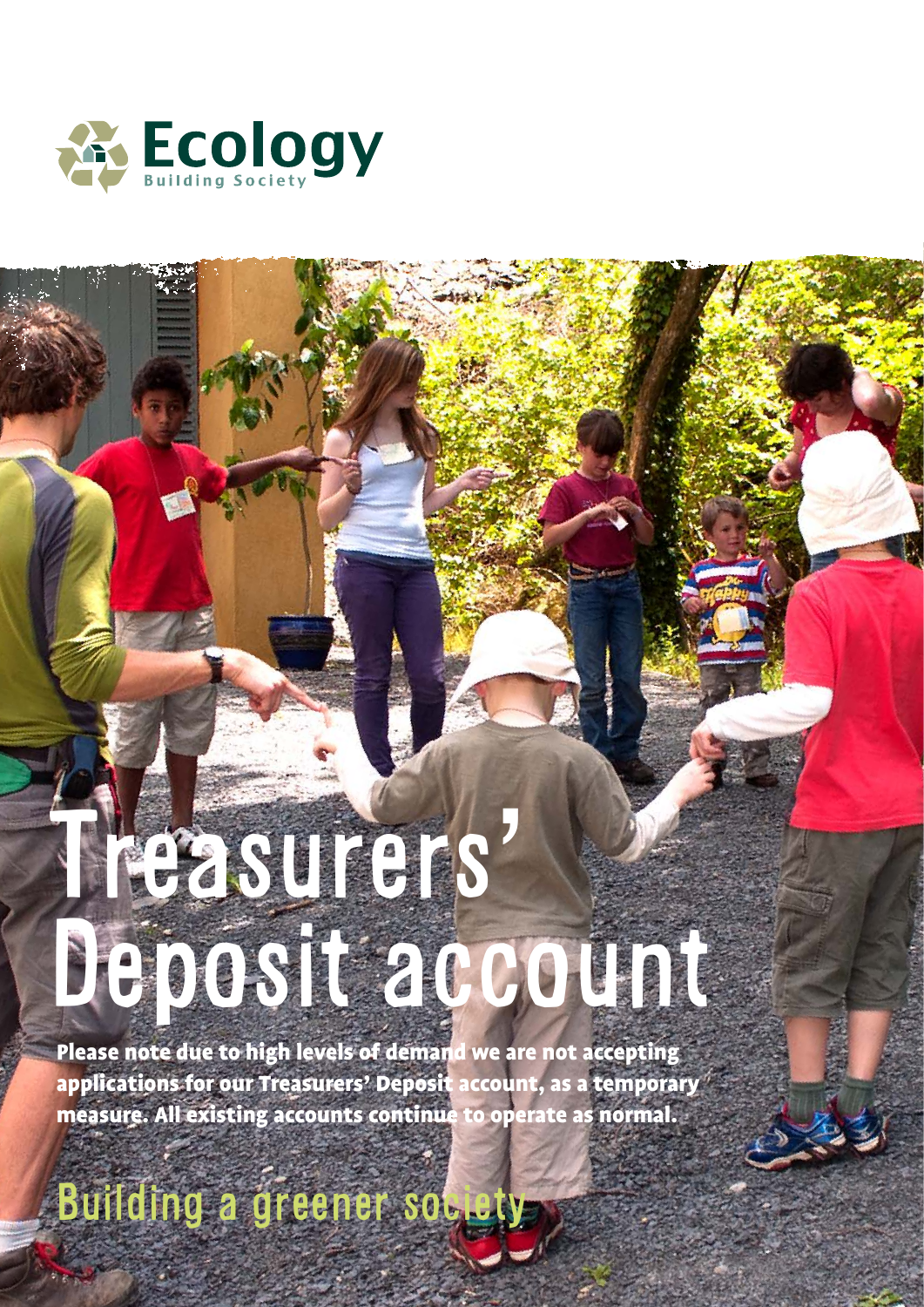



Our Treasurers' Deposit account is a simple account with the same interest rate regardless of your balance. We aim to pay a good rate, but not our best rate, on this account. There is no notice period, so this account is suitable if you are a small group or charity looking for an easy access savings account.

This is a low-risk account which can be used for depositing your charity or group's reserves, or for short-term savings needs. This account is not suitable for groups or charities wishing to make deposits or withdrawals on a frequent basis or to maximise the return on savings.



### We put people and planet before profit

Saving with Ecology means joining a community of people who use their money to build a greener future. We use your funds to provide mortgages for projects that make a positive environmental and social impact, as well as providing a fair financial return for our savers. You can find out more about what makes us special and meet some of our members in our leaflet: *Why choose Ecology for your savings?* 

### Key features

- A variable rate of interest
- **Monthly savings options**
- No-notice withdrawals
- **Limited to one account per group/charity**
- Operation via our online service (restrictions apply) or by free First Class Business Reply post

### How your savings are protected

Your eligible deposits with Ecology Building Society are protected up to a total of £85,000 by the Financial Services Compensation Scheme (FSCS). Any deposits you hold above the limit are unlikely to be covered. For further information, please visit **fscs.org.uk**.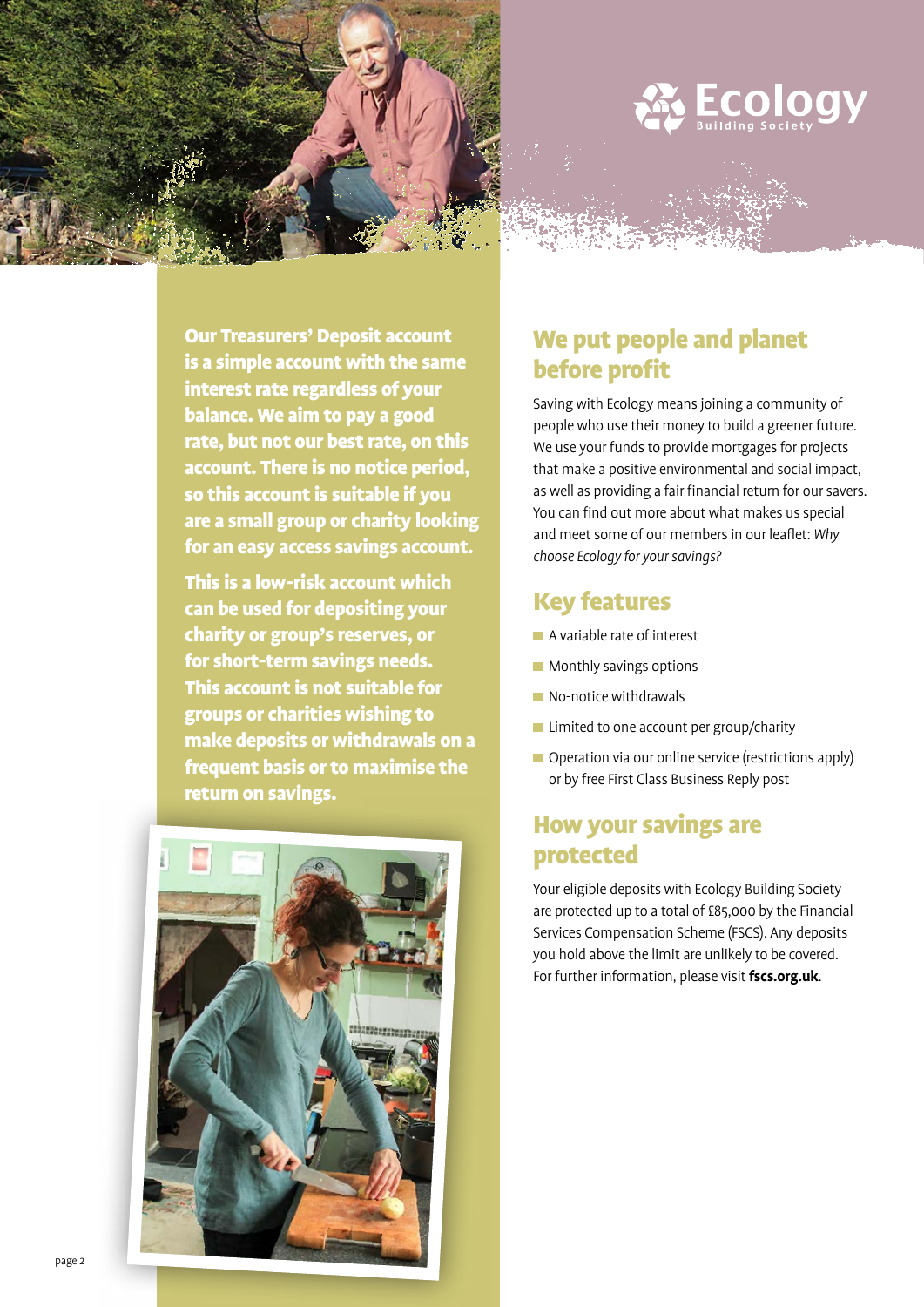**The information provided in this Summary Box is a summary of the key features of the Treasurers' Deposit account and is not intended to be a substitute for reading the terms and conditions that apply to the account.**

| <b>Summary Box</b>                                                  |                                                                                                                                                                                                                                                                                                                                                                                                                                                                                                                                                                                                                                                                                                                                                                                                                                                                                                                                                                                                                                                                                                                                                                                                                                                                                                                                                                                                                                                                                                                                                                                                                                                                                                                                                                                                         |
|---------------------------------------------------------------------|---------------------------------------------------------------------------------------------------------------------------------------------------------------------------------------------------------------------------------------------------------------------------------------------------------------------------------------------------------------------------------------------------------------------------------------------------------------------------------------------------------------------------------------------------------------------------------------------------------------------------------------------------------------------------------------------------------------------------------------------------------------------------------------------------------------------------------------------------------------------------------------------------------------------------------------------------------------------------------------------------------------------------------------------------------------------------------------------------------------------------------------------------------------------------------------------------------------------------------------------------------------------------------------------------------------------------------------------------------------------------------------------------------------------------------------------------------------------------------------------------------------------------------------------------------------------------------------------------------------------------------------------------------------------------------------------------------------------------------------------------------------------------------------------------------|
| <b>Account name</b>                                                 | Treasurers' Deposit                                                                                                                                                                                                                                                                                                                                                                                                                                                                                                                                                                                                                                                                                                                                                                                                                                                                                                                                                                                                                                                                                                                                                                                                                                                                                                                                                                                                                                                                                                                                                                                                                                                                                                                                                                                     |
| What is the interest rate?                                          | The Treasurers' Deposit account offers a variable rate of interest of 0.60% gross* p.a./AER**<br>Interest is calculated on a daily basis and credited to your account on 31 December each year.<br>*We pay all savings interest gross, which means that no tax is deducted. It's your<br>responsibility to pay any tax due, based on your individual circumstances. Tax rules<br>may change in future.<br>** AER stands for Annual Equivalent Rate and provides a means of comparing interest<br>rates by showing what the rate would be if interest was paid and added once a year.                                                                                                                                                                                                                                                                                                                                                                                                                                                                                                                                                                                                                                                                                                                                                                                                                                                                                                                                                                                                                                                                                                                                                                                                                    |
| <b>Can Ecology Building</b><br>Society change the<br>interest rate? | We may change interest rates at any time if we reasonably believe that the change is<br>needed for any of the following reasons (which may relate to circumstances existing at<br>the time or those that are expected to apply in the near future):<br>• to respond to changes in the Bank of England Base Rate<br>• to respond to changes in mortgage or interest rates generally (including the<br>interest rates paid on similar accounts by other providers of financial services)<br>• to enable us to manage the difference between the interest rates charged<br>to our borrowers and interest rates paid to our investors, or the providers of<br>funds to us, taking into account the interests of the Society, our members,<br>and your rights and interests as an account holder<br>• to respond to changes in the law or the decision of a court or ombudsman<br>• to meet relevant regulatory requirements<br>• to respond to new (or changes to) statements or codes of practice or industry<br>guidance designed to enhance consumer protection<br>• to reflect changes to our costs in providing the account, including<br>administration costs and costs of providing services or facilities<br>• to introduce or alter 'tiers' of interest where different rates apply depending<br>on the amount in the account.<br>Where we make any such change, we will act reasonably and we will only make the<br>change if we believe it is fair in the circumstances.<br>Any change we make to interest rates will be proportionate to the circumstances<br>giving rise to the change.<br>For further information regarding interest rate changes including the process for<br>notifying you, please refer to section 7 in our leaflet Saving with Ecology - General<br>terms and conditions. |

**ECOI** 

ogy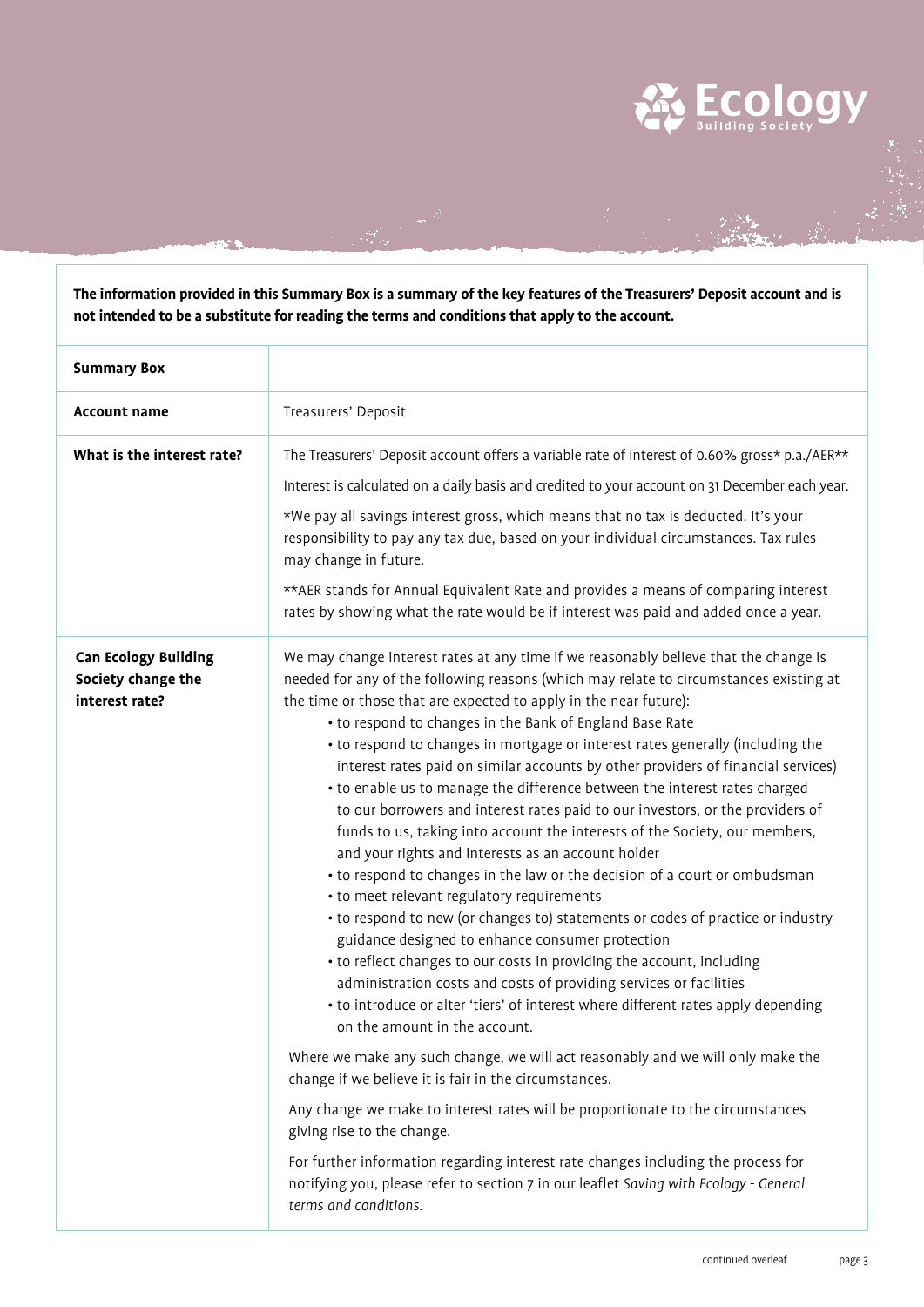

| What would the<br>estimated balance be<br>after 12 months based<br>on a £1,000 deposit? | Based on an interest rate of 0.60% gross, the balance on a £1,000 deposit after 12 months<br>would be £1,006.<br>This projection is provided for illustrative purposes only and does not take into account<br>your individual circumstances.                                                                                                                                                                                                                                                                                                                                                                                                                                                                                                                                      |
|-----------------------------------------------------------------------------------------|-----------------------------------------------------------------------------------------------------------------------------------------------------------------------------------------------------------------------------------------------------------------------------------------------------------------------------------------------------------------------------------------------------------------------------------------------------------------------------------------------------------------------------------------------------------------------------------------------------------------------------------------------------------------------------------------------------------------------------------------------------------------------------------|
| How do I open and<br>manage my account?                                                 | Please note due to high levels of demand we are not accepting applications for our<br>Treasurers' Deposit account, as a temporary measure. All existing accounts continue to<br>operate as normal.<br>Limited to one Treasurers' Deposit account per group/charity.<br>With our online service, you can view your account transactions and send secure<br>messages.<br>Deposits can be made via bank transfer, Direct Debit or by cheque through the post.<br>You can also save monthly by Direct Debit or standing order (the minimum amount<br>payable by Direct Debit is £10).<br>The minimum amount to open a Treasurers' Deposit account is £25 and the maximum<br>investment is £125,000.<br>The minimum amount required to keep a Treasurers' Deposit account open is £25. |
| Can I withdraw money?                                                                   | As there is no notice period with the Treasurers' Deposit account, you have unrestricted<br>access to your funds.<br>The minimum withdrawal amount is £5 and withdrawals must be for a specific amount<br>unless the account is to be closed. Accounts can be closed upon request and with no<br>penalty.<br>Withdrawals should be requested by using one of our Withdrawal/Notification forms or<br>by sending us a letter signed by whoever is authorised to operate the account.                                                                                                                                                                                                                                                                                               |
| <b>Additional information</b>                                                           | This Summary Box should be read in conjunction with the following leaflets before<br>applying for a Treasurers' Deposit account:<br>· Saving with Ecology - General terms and conditions<br>• FSCS Information Sheet<br>• Current savings rates and charges<br>• Our range of savings accounts<br>· Savings account identification requirements                                                                                                                                                                                                                                                                                                                                                                                                                                   |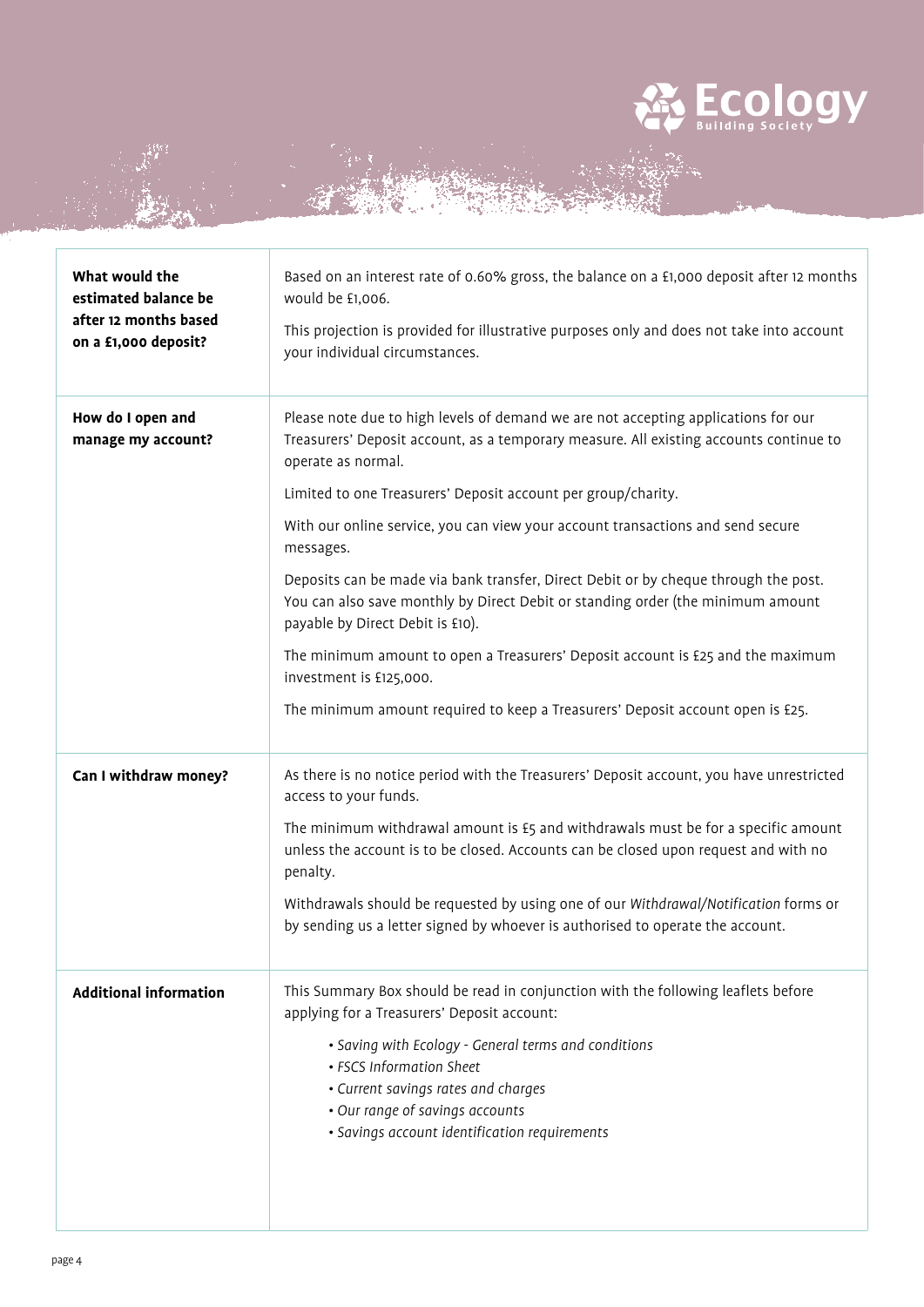## $ECO<sub>Building</sub>$

### The mutual difference

When you join Ecology, you become a part of a mutual organisation, owned by our members and dedicated to their interests. It's a way of making finance more democratic – putting people before profit. Every saver is valued equally and respected as an individual. We're open and transparent about the decisions we make on your behalf and we encourage you to have your say on our work, including at our Annual General Meeting.

### **Product Specific Conditions**

 $\blacksquare$  Please be aware of the identification requirements outlined in the leaflet *Savings account identification requirements*



#### How we pay interest

ang pang

- Interest will be credited to your account on 31 December each year
- An annual statement will be sent to you in January
- If requested, interest can be paid direct into the group or charity's bank account in January each year (minimum £25) or to another account with the Society
- We may vary the interest rate on your account from time to time – please see our leaflet: *Saving with Ecology – general terms and conditions* for more details
- For details of our interest rates, please see our *Current savings rates and charges* leaflet, visit **ecology.co.uk** or call us on 01535 650 770

### Operating an account: withdrawals

- $\blacksquare$  If a withdrawal would take the account balance below the required amount to keep the account open (£25), the account will have to be closed
- Withdrawals via our online service are not available for this account